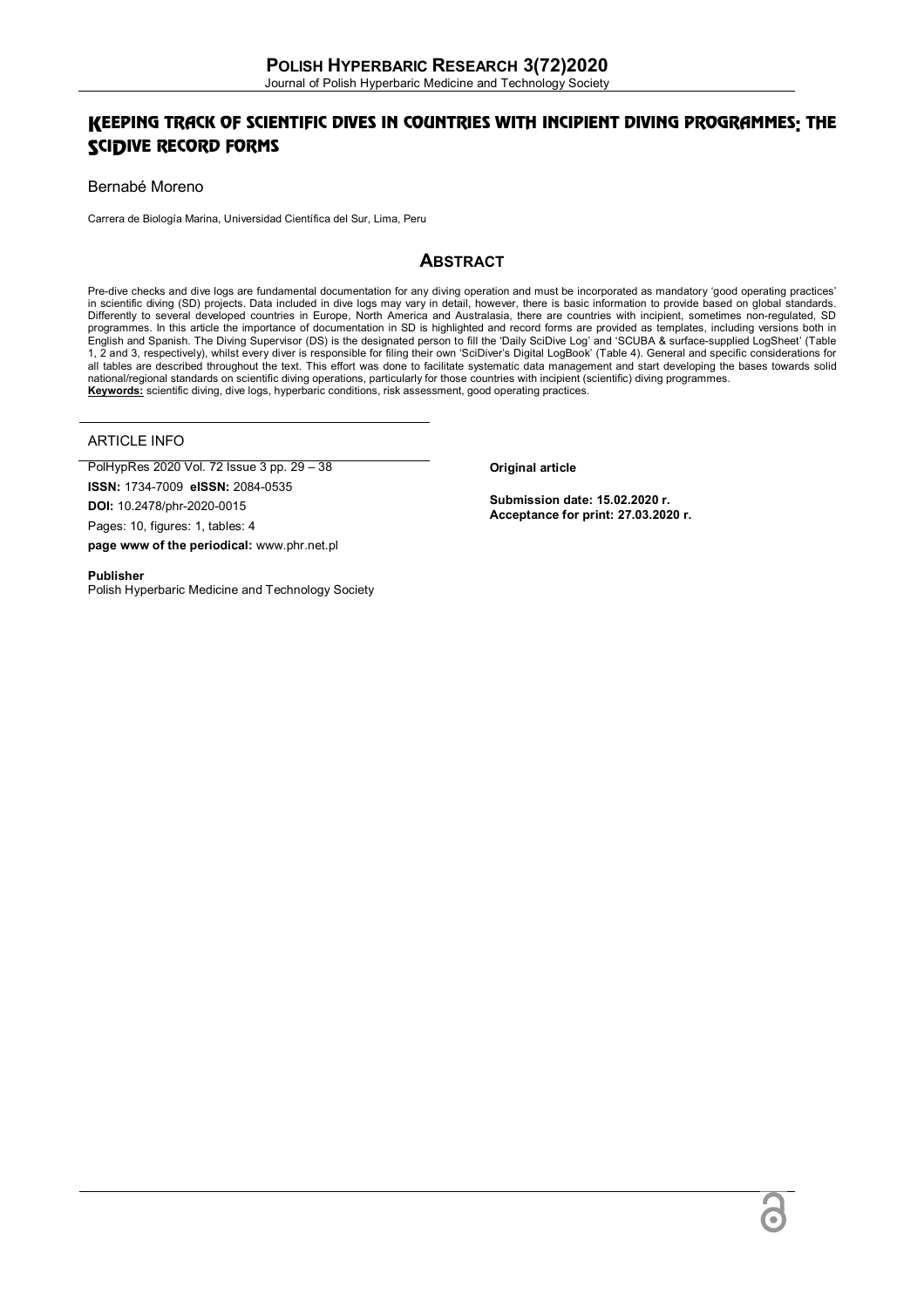## **INTRODUCTION**

Scientific diving (SD) is one of the most insightful and cost-effective research tools used by researchers from a bewildering array of disciplines including benthic ecology, marine geology, maritime archaeology, and hyperbaric medicine [1,2,3,4]. Considered within the spectrum of occupational diving [5], SD falls into different regulations depending on the continent, region, or country of operation, for example: the 'Approved Code of Practice (ACOP) for Scientific and Archaeological Diving Projects' of the Health & Safety Executive, UK [6]; the 'Operation of Scientific Divers' of the German Commission for Scientific Diving [7]; the 'Polish Occupational Health and Safety Regulations for Underwater Works' [8,9]; the 'Occupational Diving Operations–Standard Operational Practice' [10]; and the 'Standards for Scientific Diving Manual' of the American Academy of Underwater Sciences, USA [11]. These regulations and standards separate consolidated SD programmes from those that are only just emerging.

Dive logging is a 'good operating practice' taught by diving agencies and organisations worldwide including the recreational, technical, commercial, and military domains (or 'sectors' *sensu* Wienke and O'Leary [12]). Each one of these demands different levels of logging; however, the general aim is quite similar; to keep a systematic record of the immersions conducted by each diver during diving operations. Additionally, the dive log is a necessary evidence for compliance of the requirements (prerequisites) for more advanced courses or specialties, independent of the diving domain [13,14]. Both pre-dive checklists and briefings cover a parallel function; however, these are designed as part of risk management endeavours to prevent incidents and accidents at work [15]. For SD operations, the design and implementation of the abovementioned should be of common practice in research conducted under hyperbaric conditions. Logged dives and related metadata are useful to detect trends and make quantitative analysis of historical data [16]; assess the risks associated to diving operations [17]; use them as evidence in diving incidents/accidents investigations [18]; find information and visual resources effortlessly (personal observation); and contribute to the transparency and open data availability in scientific research [4].

Within the South American region, Peru is a clear example of a country with an incipient diving programme [19]. In countries where the overall occupational background of divers is underdeveloped and proper regulations are non-existent, only a minimum of control can be exerted from individual research units. A recent outlook of the operations executed by divers from the 'Universidad Científica del Sur' (CIENTIFICA Divers) emphasised the need of systematic data management for its inherent capability of keeping track of diving operations [19]. I hereby provide three different forms to be used in research operations relying on SD. Since the most common diving modes used for benthic studies differ in some attributes (Fig.1 (a) SCUBA [Self-Contained Underwater Breathing Apparatus], and (b) surface-supplied diving), each one requires a different log form. Forms are presented from general to specific. The first one, *Daily SciDive log* (Table 1), includes general information about the diving operation and it should be completed by the Diving Supervisor (DS) in charge during each day of fieldwork. A pre-dive briefing is here demanded. The second ones are both *SCUBA* & *Surfacesupplied Logsheets* (Table 2 and 3, respectively) for cumulative dives undertaken during a single diving project. Effort is made to record times in order to integrate, synchronise or concatenate with other electronic devices such as cameras, data loggers and diving computers. Finally, I provide the *SciDiver's digital logbook* (Table 4), a very detailed form which should be completed by each scientific diver after every day of operation and shared with the DS for compilation. All forms and additional metadata are recommended to be kept in internal repositories or made freely available in online project repositories (e.g., GitHub, https://github.com/).



Fig.1 The two most common diving modes used by scientific divers (SD) in Peru: a) SCUBA, a SD in drysuit hovering and doing direct observations next to<br>a vertical wall at 11 m depth; b) surface-supplied, SD annotating dens credits and locations: a) the author, Pucusana; b) Geanpierre Guzmán Urteaga, Pachacamac island.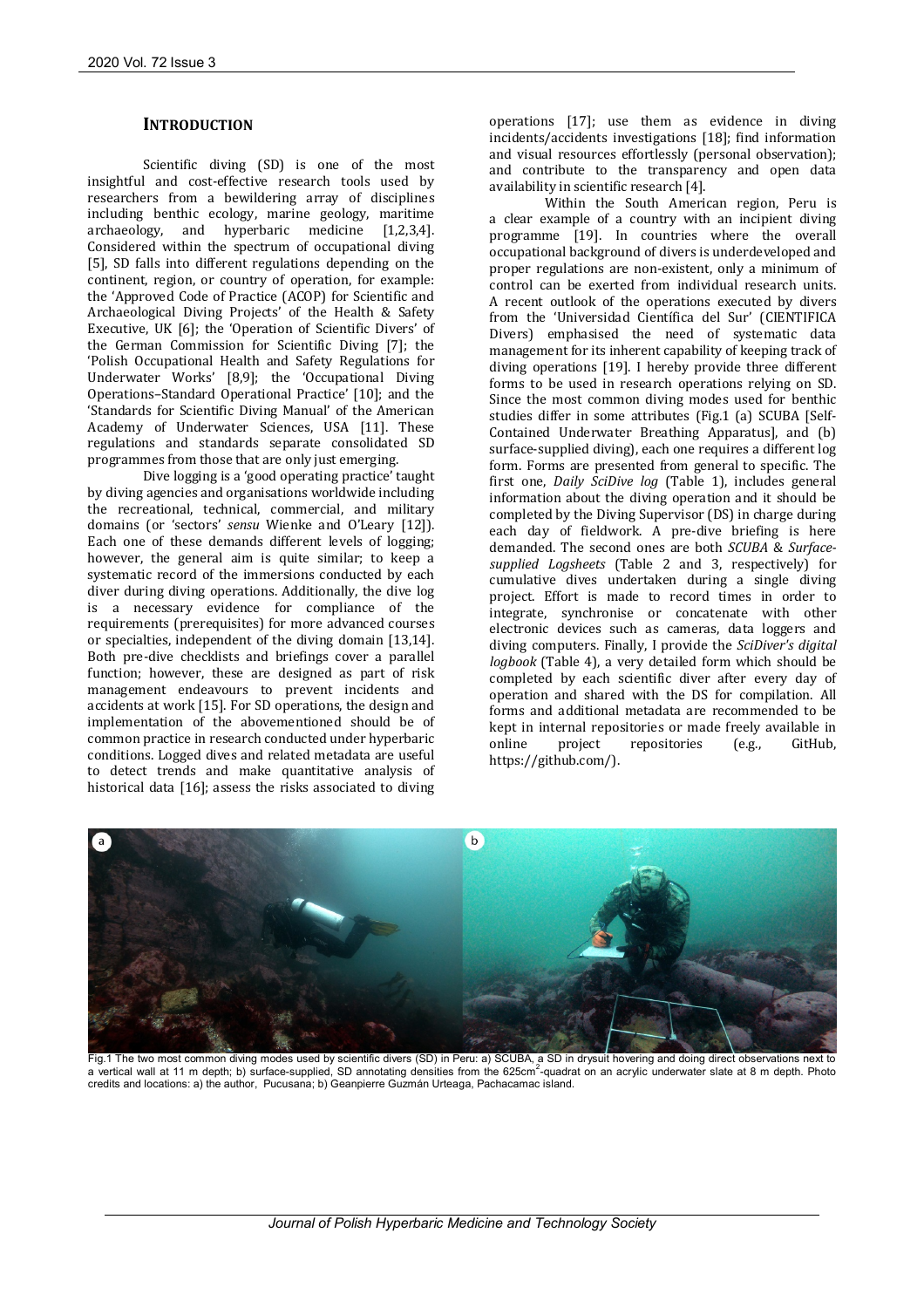## **GENERAL CONSIDERATIONS FOR SCIDIVE RECORD FORMS**

There are some common considerations to bear in mind during form filling. Time: Date to be provided in YYYY/MM/DD format since this enables sorting in date order (oldest-to-newest logs, or *vice versa*). This is particularly functional for digital files and it is compatible with *ex situ* codifications of material such as photo/videoquadrats [20]. 'Left-surface' and 'emergence' times (to obtain 'total decompression time' *sensu* [21]), surface interval (SI) between dives should be annotated since this is one of the most important consideration for decompression planning (in the case of multi-level and multiple dives per day). It is highly recommended to set and synchronise all electronic equipment and logs to the GMT+00:00 time zone, by doing so, you can have an unequivocal and less erratic base-standard in case the SD team operates at different longitudes (hence, different time zones). Space: Location will be provided with common names of the site, sampling-station codes (in case of monitoring surveys or revisits), but most importantly, it should be georeferenced (geographic coordinates, indicating the 'zone and hemisphere' if the UTM system is used). Since *SciDive forms* are not limited to hyperbaric conditions at sea, fundamental information such as altitude (meters above sea level, m.a.s.l.) and surface barometric pressure (atm/bar) need to be registered since it is a mandatory input for obtaining the *theoretical depth* as part of the decompression planning for altitude diving (i.e., >300 masl) [3,22].

## **DAILY SCIDIVE LOG**

Safety first. Emergency numbers (e.g., coastguards, hyperbaric centres, ambulances, firefighters) should be indicated and on hand to aid timely responses if any diving-related accident occurs. *Daily SciDive log numbers (No.)* should have unique values that are not repeated in the files of the SD unit. The responsible organisation and project name (including acronym) should be stated at the beginning since this will be part of

further codification in the following tables (forms). Distinction should be made between the project leader (or principal investigator, PI) and the diving supervisor (DS). The DS is responsible for conducting risks assessments, ensuring that scientific divers are fit to dive (i.e. have an approved medical examination); and are capable of conducting the planned underwater tasks (complying with the certifications and capacitation requirements); management, execution and supervision of diving operations and emergency procedures (if needed); registration, collection, and digitalisation of the forms. She/he can be assisted by a secondary DS. Both supervisors can also act as divers, however, the responsibilities should be re-arranged so that each participant only plays the role they are supposed to. All divers involved must sign, adding their maximum certification, agency code and provide valid insurance (e.g., Divers Alert Network, DAN). Diving modes (SCUBA surface-supplied, or CCR [Closed Circuit Rebreather]) and configuration (back-mount/sidemount and bailout; single cylinder or twinset) should be indicated.

It is recommended to briefly describe conditions at surface by annotating average ambient temperature, wind direction and speed (knots, kn), visibility, cloud formation, and other valuable environmental information. A daily pre-diving briefing should be undertaken ideally before embarking so all SD team members, assisting staff and crew are aware of the activities to be conducted. The decompression procedure should be indicated to know which one has been used to plan the dives. Since dive computers are the primary method for decompression planning in recreational and scientific diving [17,23], the brand, model, and the algorithm (e.g., RGBM, VPM) should be noted. Incidents and accidents must also be reported in this form. These include (but are not restricted to) the report of equipment failure (once identified, failing gear should be tagged correspondingly and not used until maintenance), report of decompression sickness (DCS; indicate the diver, circumstances, times and actions taken), report of other medical issues, report of other incidents (e.g., reasons for aborting a dive), and other emergencies.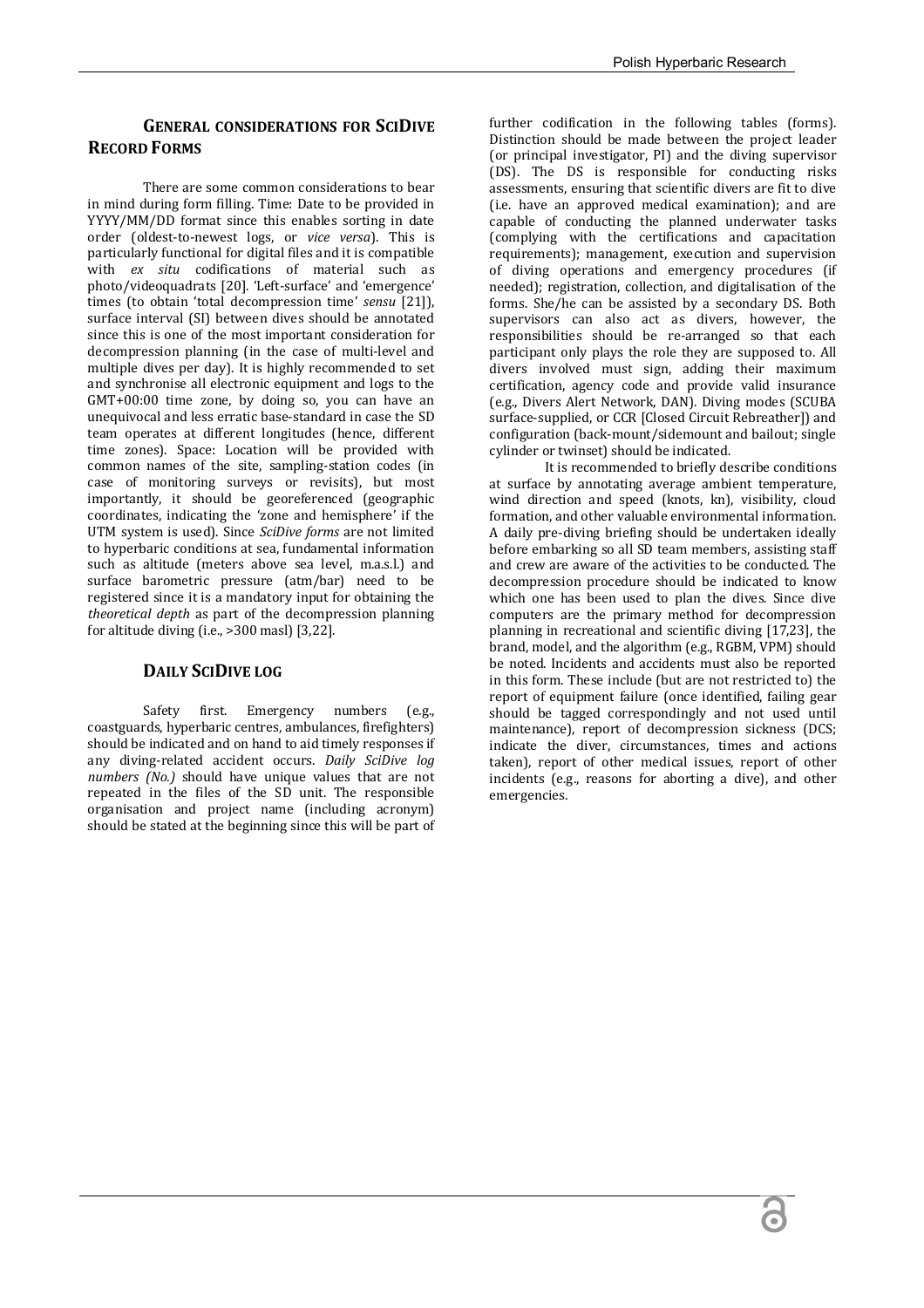Tab. 1

|                                                                             |                                                                                                      |                                                                                                                         | Insert Project logo          |  |  |  |  |  |
|-----------------------------------------------------------------------------|------------------------------------------------------------------------------------------------------|-------------------------------------------------------------------------------------------------------------------------|------------------------------|--|--|--|--|--|
| Daily SciDive Log no. _                                                     |                                                                                                      | <b>Emergency numbers*</b>                                                                                               |                              |  |  |  |  |  |
| Project Name /<br>Acronym                                                   |                                                                                                      |                                                                                                                         |                              |  |  |  |  |  |
| Date (YYYY/MM/DD)                                                           | $\prime$<br>$\sqrt{ }$                                                                               | Location and altitude<br>provide referential coordinates                                                                |                              |  |  |  |  |  |
| Project Leader (PI)                                                         |                                                                                                      |                                                                                                                         |                              |  |  |  |  |  |
| Diving Supervisor (DS)                                                      |                                                                                                      | Secondary DS                                                                                                            |                              |  |  |  |  |  |
| <b>Divers</b><br>Names, signature, max<br>certification, code,<br>insurance |                                                                                                      |                                                                                                                         |                              |  |  |  |  |  |
|                                                                             |                                                                                                      |                                                                                                                         |                              |  |  |  |  |  |
|                                                                             |                                                                                                      |                                                                                                                         |                              |  |  |  |  |  |
| Diving mode                                                                 | OC-SCUBA*<br>Configuration (Single/twinset; back-/sidemou<br>Surface-supplied (shellfish/commercial) |                                                                                                                         |                              |  |  |  |  |  |
| [mark with an X, fill]                                                      | SC-SCUBA*                                                                                            | CC-SCUBA* (CCR, Closed-circuit rebreather)                                                                              |                              |  |  |  |  |  |
| Decompression                                                               | Computer                                                                                             | Brand-model-algorithm (RGBM/VPM/other):                                                                                 |                              |  |  |  |  |  |
| procedure                                                                   | Table, Specifiy:                                                                                     |                                                                                                                         |                              |  |  |  |  |  |
|                                                                             |                                                                                                      | *OC: Open-circuit / SC: Semiclosed-circuit / CC: Closed-circuit / SCUBA: Self-Contained Underwater Breathing Apparattus |                              |  |  |  |  |  |
| Brief description of<br>conditions at surface                               |                                                                                                      |                                                                                                                         |                              |  |  |  |  |  |
|                                                                             |                                                                                                      |                                                                                                                         |                              |  |  |  |  |  |
|                                                                             |                                                                                                      | Pre-Diving Briefing (All divers present)                                                                                |                              |  |  |  |  |  |
|                                                                             | Supervisor signature                                                                                 |                                                                                                                         |                              |  |  |  |  |  |
|                                                                             |                                                                                                      |                                                                                                                         |                              |  |  |  |  |  |
|                                                                             |                                                                                                      | <b>Additional reports</b>                                                                                               |                              |  |  |  |  |  |
| Report of Equipment Faults                                                  |                                                                                                      |                                                                                                                         | Date and time [indicate GMT] |  |  |  |  |  |
| Report of Decompression Sickness                                            |                                                                                                      |                                                                                                                         |                              |  |  |  |  |  |
| Report of other Medical Issues                                              |                                                                                                      |                                                                                                                         |                              |  |  |  |  |  |
| Report of other Incidents (Abort of a dive, Sickness Symptoms)              |                                                                                                      |                                                                                                                         |                              |  |  |  |  |  |

\*Emergency numbers in Peru, dial: 106 for 'SAMU (Sistema de Atención Médica Móvil de Urgencia)', (01*) 4535746* for Coastguards in Callao, Lima, (01)<br>*4335049 f*or the 'Centro de Medicina Hiperbárica' (Hyperbaric Medicine https://www.dicapi.mil.pe/directorio?field\_grupo\_telf\_tid=154&title=. Other emergency numbers can be found in https://www.gob.pe/547-telefonos-deemergencia.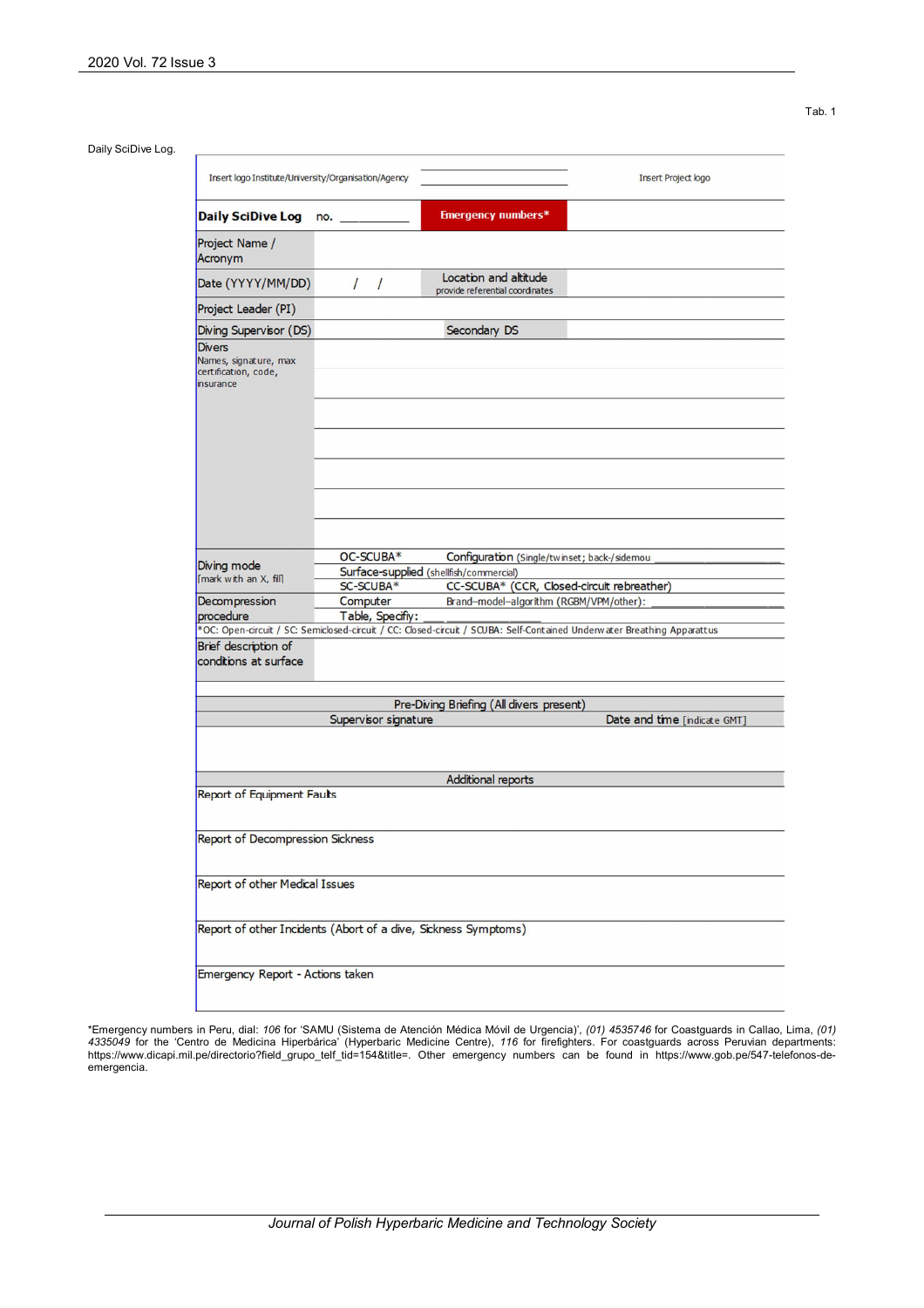#### SCUBA SciDive Log Sheet.

| <b>SCUBA SciDive LogSheet</b>         |                                                                                                                                           |                                                                                                                                                    |                                                                                  |                    |
|---------------------------------------|-------------------------------------------------------------------------------------------------------------------------------------------|----------------------------------------------------------------------------------------------------------------------------------------------------|----------------------------------------------------------------------------------|--------------------|
|                                       |                                                                                                                                           |                                                                                                                                                    |                                                                                  |                    |
|                                       | [Daily SciDive Log no.]                                                                                                                   |                                                                                                                                                    |                                                                                  |                    |
| [Project name<br>/Acronym_YYYYMMDD_#] |                                                                                                                                           | Pre-Dive                                                                                                                                           | Post-Dive                                                                        |                    |
| Diver name<br>(add * if leader)       | Cylinder size (L) and<br>material (AL/SS)<br>Reserve:<br>Pressure and size<br>Surface Buoy<br>Dive team $(*)$<br>%O <sub>2</sub> ,<br>MOD | Gas (and manifold) check<br>Computer set (Air/EANx)<br><b>Buoyancy check</b><br>Surface Interval<br>Tools check<br>Left Surface<br>Gas In<br>(bar) | Botto<br>Emerged<br>Max<br>Gas<br>m<br>Dept Out<br>Time<br>$h(m)$ (bar)<br>(min) | Task/Purpose/Tools |
|                                       |                                                                                                                                           |                                                                                                                                                    |                                                                                  |                    |
|                                       |                                                                                                                                           |                                                                                                                                                    |                                                                                  |                    |
|                                       |                                                                                                                                           |                                                                                                                                                    |                                                                                  |                    |
|                                       |                                                                                                                                           |                                                                                                                                                    |                                                                                  |                    |
|                                       |                                                                                                                                           |                                                                                                                                                    |                                                                                  |                    |
|                                       |                                                                                                                                           |                                                                                                                                                    |                                                                                  |                    |

Tab. 3

# Surface-supplied SciDive LogSheet. **Surface-supplied SciDive LogSheet**  [Daily SciDive Log no.][Project name/Acronym\_YYYYMMDD\_#] Pre-Dive Post-Dive Reserve/bail-out:<br>Pressure and size Reserve/bail-out: 2nd stage check Pressure and size Buoyancy check Dive team  $(*)$ Surface Buoy Reservoir Gas Max Depth (m) Dive team (#) pressure (bar) Bottom Time Computer set Mode<br>Reservoir Gase<br>The Character Check<br>Tools check<br>Tools check<br>Computer set<br>Computer Surface Diver name Emerged (min) %O2, Task/Purpose/Tools (add \* if leader) 3

Tab. 2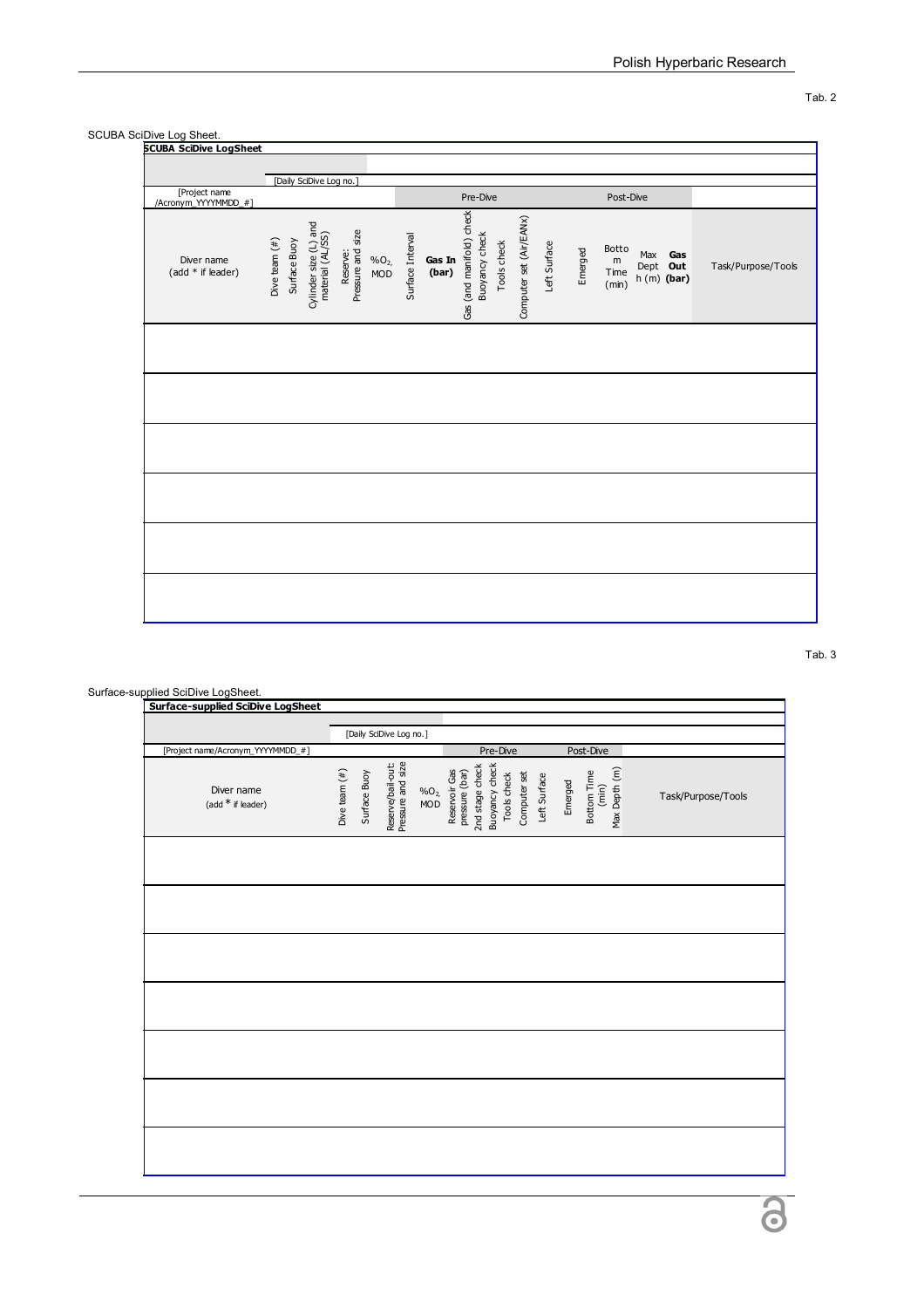SciDiver's digital logbook.

| SciDiver's digital logbook |               |              |                                             |                         |                  |                                                                   |                                      |                     |           |                                                   |  |              |              |                                    |                     |         |                                 |                                        |                                 |                                                 |
|----------------------------|---------------|--------------|---------------------------------------------|-------------------------|------------------|-------------------------------------------------------------------|--------------------------------------|---------------------|-----------|---------------------------------------------------|--|--------------|--------------|------------------------------------|---------------------|---------|---------------------------------|----------------------------------------|---------------------------------|-------------------------------------------------|
| Year Date                  | Site          | City Country | Altitude /<br><b>Barometric</b><br>pressure | Dive<br>Centre/Facility | Breathing gas    | Diving mode and<br>configuration<br>[SCUBA/S urface-supplied/CCR; | Gas container (L)                    | Suit                |           | Weight Gas In Gas Out Max (kg) Gas In Gas Out (m) |  |              |              | vax<br>Rottom DECO surface Emerged | Temperature<br>(°C) |         | $\frac{\text{Viz}}{\text{(m)}}$ | Comments/Completed Work<br>Assignments | <b>Hazards or complications</b> | Dive<br>buddy<br><b>Hyperlink to multimedia</b> |
|                            | [coordinates] |              | m.a.s.l. / atm                              |                         | [Air/EANx/other] | backmount/sidemount1                                              | [reservoir/cylinder<br>(#,material)] | [dry/wet, material] | [bar/PSI] |                                                   |  | <b>TY/NT</b> | FGMT +00:001 |                                    | at max.<br>depth    | average |                                 |                                        |                                 |                                                 |
|                            |               |              |                                             |                         |                  |                                                                   |                                      |                     |           |                                                   |  |              |              |                                    |                     |         |                                 |                                        |                                 |                                                 |
|                            |               |              |                                             |                         |                  |                                                                   |                                      |                     |           |                                                   |  |              |              |                                    |                     |         |                                 |                                        |                                 |                                                 |
|                            |               |              |                                             |                         |                  |                                                                   |                                      |                     |           |                                                   |  |              |              |                                    |                     |         |                                 |                                        |                                 |                                                 |
|                            |               |              |                                             |                         |                  |                                                                   |                                      |                     |           |                                                   |  |              |              |                                    |                     |         |                                 |                                        |                                 |                                                 |
|                            |               |              |                                             |                         |                  |                                                                   |                                      |                     |           |                                                   |  |              |              |                                    |                     |         |                                 |                                        |                                 |                                                 |
|                            |               |              |                                             |                         |                  |                                                                   |                                      |                     |           |                                                   |  |              |              |                                    |                     |         |                                 |                                        |                                 |                                                 |
|                            |               |              |                                             |                         |                  |                                                                   |                                      |                     |           |                                                   |  |              |              |                                    |                     |         |                                 |                                        |                                 |                                                 |
|                            |               |              |                                             |                         |                  |                                                                   |                                      |                     |           |                                                   |  |              |              |                                    |                     |         |                                 |                                        |                                 |                                                 |
|                            |               |              |                                             |                         |                  |                                                                   |                                      |                     |           |                                                   |  |              |              |                                    |                     |         |                                 |                                        |                                 |                                                 |
|                            |               |              |                                             |                         |                  |                                                                   |                                      |                     |           |                                                   |  |              |              |                                    |                     |         |                                 |                                        |                                 |                                                 |
|                            |               |              |                                             |                         |                  |                                                                   |                                      |                     |           |                                                   |  |              |              |                                    |                     |         |                                 |                                        |                                 |                                                 |
|                            |               |              |                                             |                         |                  |                                                                   |                                      |                     |           |                                                   |  |              |              |                                    |                     |         |                                 |                                        |                                 |                                                 |
|                            |               |              |                                             |                         |                  |                                                                   |                                      |                     |           |                                                   |  |              |              |                                    |                     |         |                                 |                                        |                                 |                                                 |
|                            |               |              |                                             |                         |                  |                                                                   |                                      |                     |           |                                                   |  |              |              |                                    |                     |         |                                 |                                        |                                 |                                                 |
|                            |               |              |                                             |                         |                  |                                                                   |                                      |                     |           |                                                   |  |              |              |                                    |                     |         |                                 |                                        |                                 |                                                 |
|                            |               |              |                                             |                         |                  |                                                                   |                                      |                     |           |                                                   |  |              |              |                                    |                     |         |                                 |                                        |                                 |                                                 |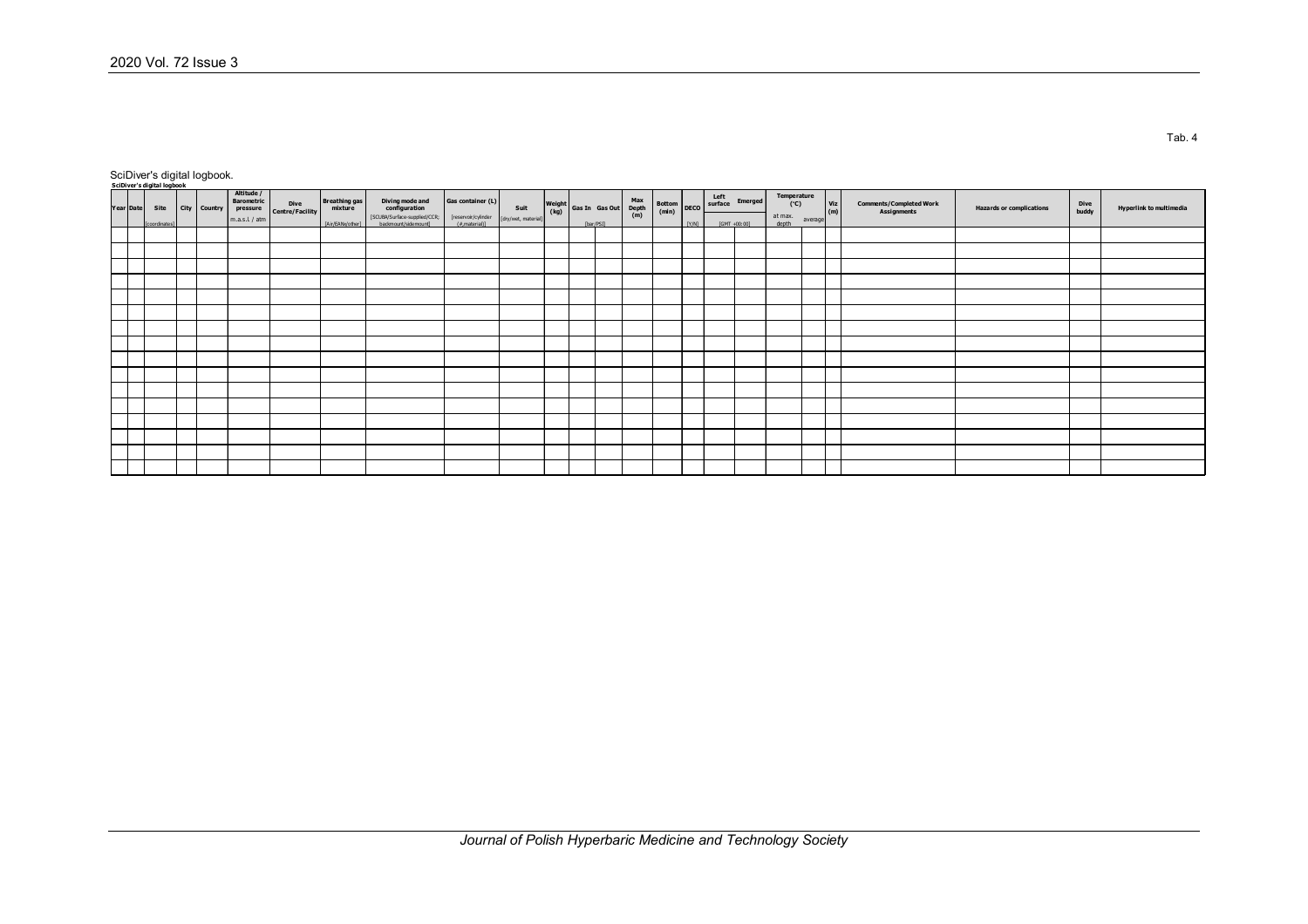## **SCUBA & SURFACE-SUPPLIED SCIDIVE LOGSHEET**

On the one hand, logsheets of both diving modes bear some resemblances between each other, including information on the breathing gas mixture, which is typically air  $(0<sub>2</sub> 21%)$  but can also be Enriched Air Nitrox (e.g., EANx32, EANx36) where the Maximum Operating Depth (MOD) must be stated. Pre-dive checks include verifying gas (valves, second stages, hoses and pressure); buoyancy check (weight belt, buoyancy compensation device [BCD]); verifying all tools required for underwater work are being carried (e.g., underwater camera rig, quadrats, sampling bags, acrylic slates, transect tape, lift buoys); and that the diving computer is set up to the gas mixture accordingly. Once the diver is back on the surface, times are annotated (bottom, and total decompression times) and completed tasks are recorded including any other observation or event. On the other hand, some relevant differences exist between these two diving modes (Fig.1). According to [6] the minimum dive team for benign conditions using SCUBA is three: the supervisor (DS), diver and buddy; while it is four when using Surface-supplied: DS, tender, diver and stand-by diver [6]. SD is built under a team-based approach, therefore leadership (identified with an \* in the tables), chain of command, and tasks should be fixed prior to any dive and repeated during the pre-dive briefing.

The task of carrying the surface buoy should be assigned to one of the divers (buddy) and marked accordingly in the logsheet. This is mandatory for SCUBA because harsh seas, or surface reflections, may interfere with the surface team's ability to identify the divers' location by observing their bubbles as they break surface. Regarding gas containers, SCUBA depends on the use of cylinders as the source of gas mixture. These can be of aluminium (AL) or steel (S), and their volumes (l) can vary (e.g., 7, 12, 15 or 18), as well as the number of cylinders (singles, independent doubles or twinset) and their configuration (back-/side-mounted); while surfacesupplied depends on an air compressor at the surface and the hoses acting as an umbilical connecting the components. To determine the consumption of breathing gas mixtures, 'Gas In' and 'Gas Out' (in bar or PSI) are key variables to record for better management and further planning. However, this is less accurate for surfacesupplied diving. The person tending the equipment from the surface must make sure that the compressor pressure gauge reads between 8–16 bar (115–225 PSI) [24] and if any problem emerges tether signals should be used to communicate surface-to-diver and *vice versa* (e.g., [25]).

## **SCIDIVER'S DIGITAL LOGBOOK**

Once underwater, a proper logbook starts to be built when annotations and general *in situ* observations are recorded to either underwater slates (Fig.1b) or multimedia (ideally chronologically synchronised) ('Hyperlink to multimedia' in Table 4). The nature of the content of this logbook will much depend on the scientific discipline and objects of study, however, from an ecological point of view important and common annotations may include (i) biotope/habitat type (e.g., kelp forest/bed, barren ground, rocky/coral/artificial reef, seagrass meadows); (ii) substrate type (landslide rocks, boulders, cobbles, sands, muds), (iii) slope (vertical wall, plateau, overhang), (iv) rugosity [26]; (v) biocenosis attributes (densities, behaviours, interactions, rare sightings) and (vi) horizontal visibility. The *SciDiver's digital logbook* builds from the data recorded in the previous forms, but there are some fields that require revisiting the dive computer; these include max depth, average temperature, and temperature at max depth. Modern dive computers have either a data cable, an interface, or can wirelessly download data to a portable computer. These specs are very useful since the whole diving profile is kept there and it may offer key insights into diving incidents resulting in accidents or fatalities [18].

Research units conducting SD operations should take advantage of the automatic logging of electronic devices to systematically manage data collected during diving operations. The SciDive record forms represent an effort to do so using a bottom-up approach, building from a research unit operating in a country with an incipient (scientific) diving programme towards a more regulated occupational background.

## **ACKNOWLEDGMENTS**

This work was conceived during the execution of projects funded by the Universidad Científica del Sur. Thanks are due to the Heriot-Watt Scientific Diving Team for providing practical skills during fieldwork in Orkney, Scotland. Thanks to Geanpierre Guzmán for the images portraying the author while doing underwater annotations in Fig.1b.

### **DISCLOSURE STATEMENT**

The author declares no conflict of interest.

### **REFERENCES**

- 1. Balazy P., Kuklinski P., Włodarska-Kowalczuk M. Scientific diving in polar regions the example of ecological studies at the Institute of<br>Oceanology, Polish Academy of Sciences. Polish Hyperbaric Research. 2014; 46(
- 2. Kur J., Mioduchowska M. Scientific diving in natural sciences. Polish Hyperbaric Research. 2018; 4(65): 55-62. DOI 10.2478/phr-2018-0024

Pardo A. A scuba diving direct sediment sampling methodology on benthic transects in glacial lakes: procedures description, safety measure and test results. Environmental Science and Pollution Research. 2014 ; 21:12457–12471. DOI 10.1007/s11356-014-3011-8

- 4. Tourtas A., Papadimitriou K., Karadimou E., Schill R.O. Diving as a Scientist: Training, Recognition, Occupation The "Science Diver" Project. Underwater Work, Sérgio António Neves Lousada, IntechOpen. 2020; DOI: 10.5772/intechopen.94601
- 5. Doolette D.J., Mitchell S.J. Hyperbaric Conditions. Comprehensive Physiology. 2011; 1:163-201. DOI 10.1002/cphy.c091004<br>6. Health & Safety Executive HSE (2014) Scientific and archaeological diving projects. Approved Cod 6. Health & Safety Executive HSE. (2014) Scientific and archaeological diving projects. Approved Code of Practice and Guidance. Available from:
- https://www.hse.gov.uk/pubns/books/l107.htm [Accessed October 2019] 7. Kommission Forschungstauchen Deutschland, KFT. GUV-Rule. Operation of Scientific Divers. 2006. Available from: https://publikationen.dguv.de/Regelwerk/DGUV-Regeln/1018/Einsatz-von-Forschungstauchern. [Accessed June 2019]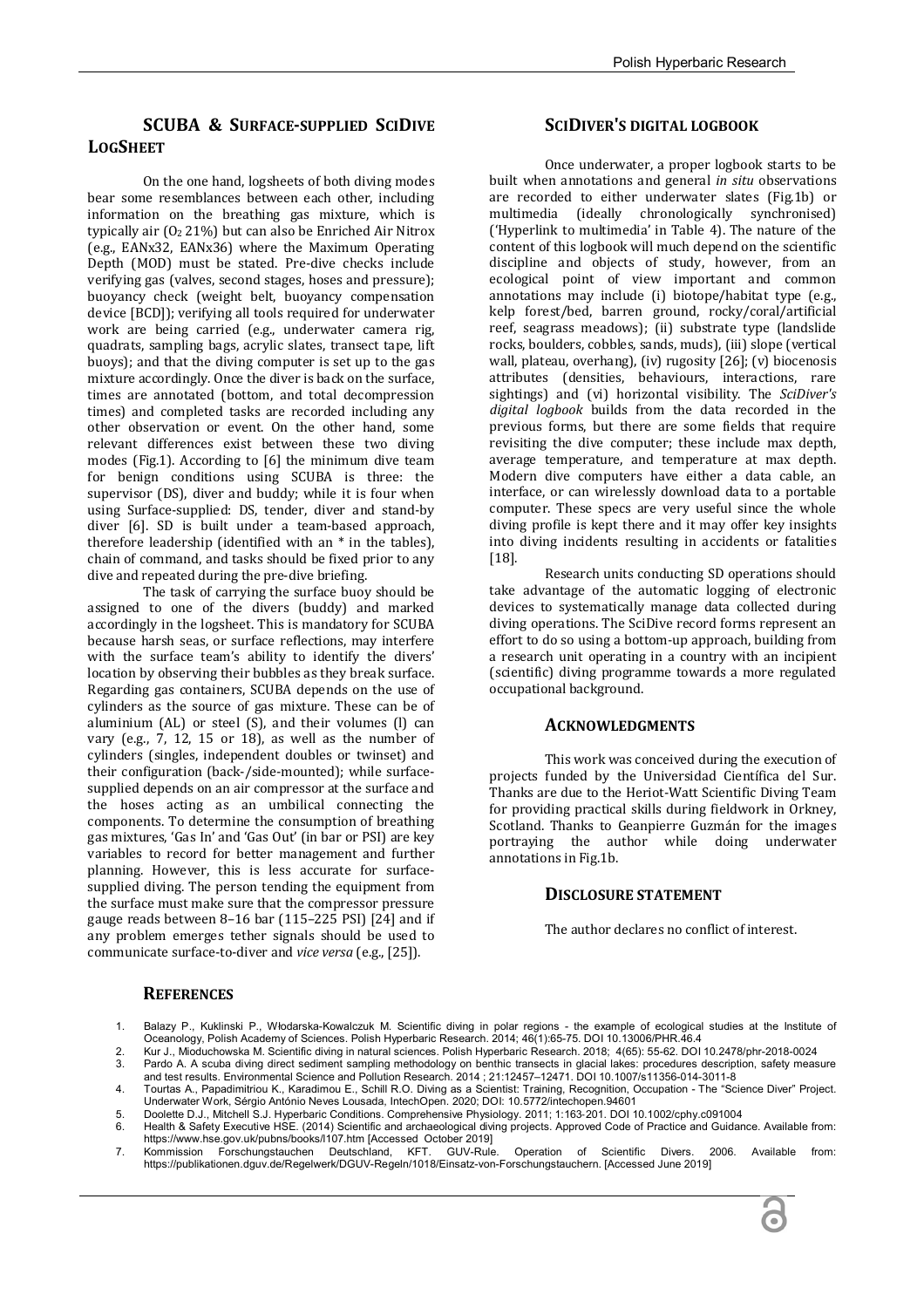- 8. Act on the Underwater Work "Ustawaz dnia 17 pazdziernika 2003 roku o wykonywaniu prac podwodnych (Dz. U. 2003 nr 199 poz. 1936)". Journal of Laws No 199/2003 item 1936. 2003
- 9. Kot J., Sićko Z. New Polish Occupational Health and Safety Regulations for Underwater Works. International Maritime Health. 2007; 58: 1-4.<br>10. Australian/New Zealand Standards. Occupational Diving Operations P
- 
- 11. American Academy of Underwater Sciences, AAUS. Standards for Scientific Diving Manual; Alabama, 77pp. 2019. Available from: https://www.aaus.org/AAUS/About/Diving\_Standards/AAUS/Diving\_Standards.aspx [Accessed February 2021]
- 12. Wienke B.R., O'Leary, T.R. Diving and Dive Computer History. In: Understanding Modern Dive Computers and Operation. 2018; SpringerBriefs in Computer Science. Springer, Cham. DOI 10.1007/978-3-319-94054-0\_1
- 13. Jablonsky J. (2001) Getting Clear on the Basics: The Fundamentals of Technical Diving. Global Underwater Explorers (GUE), 142pp.
- Professional Association of Diving Instructors, PADI. Instructor Manual. California, USA. 200pp. 2020. Available from: https://prosblog.padi.com/tag/instructor-manual/ [Accessed June 2020]
- 15. Catchpole K., Russ S. The problem with checklists. BMJ Quality & Safety. 2015; 24:545-549. DOI 10.1136/bmjqs-2015-004431
- 16. Sayer M.D., Barrington J. Trends in scientific diving: an analysis of scientific diving operation records, 1970-2004. International Journal of the
- Society for Underwater Technology. 2005; 26(2), 51-55. DOI 10.3723/175605405783101458<br>17. Jóźwiak D., Siermontowski P., DąbrowieckiI Z., Olszański R. Analysis of the risk of diving accidents in military and recreationa Hyperbaric Research. 2015; 4(53), 41-54. DOI 10.1515/phr-2015-0022
- 18. Sayer M.D., Azzopardi E. The silent witness: using dive computer records in diving fatality investigations. Diving and Hyperbaric Medicine. 2014; 44(3):167-9. PMID: 25311326.
- 19. Moreno B., Indacochea A., Cóndor-Luján B., Pacherres C.O. Environments, tools and trends of benthic surveys by Peruvian scientific divers: an<br>outlook of the operations executed by 'Universidad Científica del Sur'. Manu
- 20. Moreno B. A simple in situ labelling approach and adequate tools for photo and video quadrats used in underwater ecological studies. Underwater Technology. 2020; 37(1), 29-33. DOI 10.3723/ut.37.029
- 21. Direction of Commander, Naval Sea Systems Command. U.S. Navy Diving Manual. Revision 7. 2016.
- 22. Moreno B., Ramirez D.W., Rodriguez L., Aliaga-Barrena D. Diversity of autotrophs collected by divers at a high-altitude Andean lake. Manuscript in preparation (b). 23. Wright S., Hull T., Sivyer D.B., Pearce D., Pinnegar J.K., Sayer M.D.J, Mogg A.O.M., Azzopardi E., Gontarek S., Hyder K. SCUBA divers as
- oceanographic samplers: The potential of dive computers to augment aquatic temperature monitoring. Scientific Reports. 2016; 6: 30164. DOI 10.1038/srep30164
- 24. Humphrey A., Grossman S., McBurney J., Sheldrake S. Use of Surface-Supplied Gas for Scientific Diving. In: Pollock NW, ed. Diving for Science. Proceedings of the American Academy of Underwater Sciences 30th Symposium. Dauphin Island, AL: AAUS; 2011.
- 25. Pasotti F., Guillaume C., Saucéde T., Danis B. Diving Activity Report Scientific diving mission along the Gerlache Strait (West Antarctic<br>Peninsula) 27th February 20th March 2019. Belgica 121. 2019. Available from: Peninsula) 27th February - 20th March 2019. Belgica 121. 2019. Available from:<br>https://www.researchgate.net/publication/333079404\_Diving\_Activity\_Report\_Scientific\_Expedition\_Belgica\_121\_Feb-\_Mar\_2019 [Accessed January 2021]
- 26. Friedman A., Pizarro O., Williams S.B., Johnson-Roberson M. Multi-Scale Measures of Rugosity, Slope and Aspect from Benthic Stereo Image Reconstructions. PLoS ONE. 2012; 7(12): e50440. DOI 10.1371/journal.pone.0050440

**Bernabé Moreno** Carrera de Biología Marina Universidad Científica del Sur, Lima, Peru e-mail: bmorenole@cientifica.edu.pe

ORCID identifier No: 0000-0002-9751-6307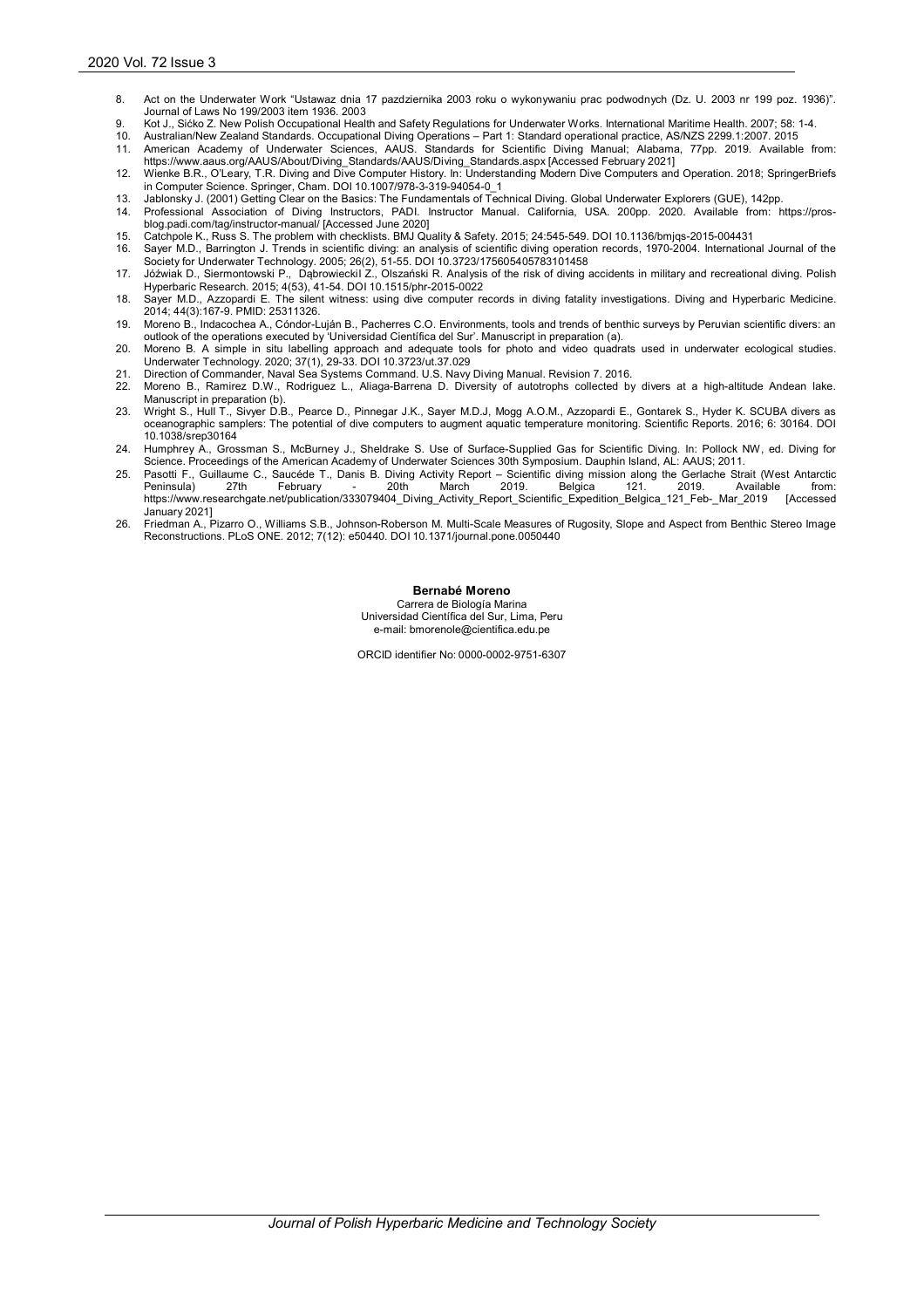# **TEMPLATE OF RECORD FORMS IN SCIENTIFIC DIVING (SD) PROJECTS IN SPANISH**

## RegistroSciDiveDiario (SPA)

|                                                                         | Insertar logo institucional/Universidad/Organización/Agencia |                                                                         | Insertar Logo Proyecto                                                                                                           |
|-------------------------------------------------------------------------|--------------------------------------------------------------|-------------------------------------------------------------------------|----------------------------------------------------------------------------------------------------------------------------------|
| <b>Registro SciDive</b><br><b>Diario</b>                                | no.                                                          | Números de Emergencia*                                                  |                                                                                                                                  |
| Nombre de Proyecto /<br>Acrónimo                                        |                                                              |                                                                         |                                                                                                                                  |
| Fecha (AAAA/MM/DD)                                                      | $\prime$<br>$\prime$                                         | Lugar y altitud<br>brindar coordenadas referenciales                    |                                                                                                                                  |
| Líder de Proyecto                                                       |                                                              |                                                                         |                                                                                                                                  |
| Supervisor de Buceo (DS)                                                |                                                              | <b>DS Secundario</b>                                                    |                                                                                                                                  |
| <b>Buzos</b><br>Nombres, firma, máx<br>certificación, código,<br>seguro |                                                              |                                                                         |                                                                                                                                  |
|                                                                         |                                                              |                                                                         |                                                                                                                                  |
|                                                                         |                                                              |                                                                         |                                                                                                                                  |
| Modo de buceo                                                           | OC-SCUBA*                                                    | Suministro en superficie (marisquero/comercial)                         | Configuración (Individual/bibotella; montura dorsal/latera):                                                                     |
| [marcar con X, llenar]                                                  | SC-SCUBA*                                                    |                                                                         | CC-SCUBA* (CCR, Respirador de Circuito Cerrado)                                                                                  |
| Procedimiento de                                                        | Computadora                                                  | Marca-modelo-algoritmo (RGBM/VPM/otro):                                 |                                                                                                                                  |
| descompresión                                                           | Tabla, Especifiqu                                            |                                                                         |                                                                                                                                  |
| Breve descripción de                                                    |                                                              |                                                                         | *OC: Circuito abierto / SC: Circuito semi-abierto / CC: Circuito cerrado / SCUBA: Self-Contained Underwater Breathing Apparattus |
| condiciones<br>superficiales                                            |                                                              |                                                                         |                                                                                                                                  |
|                                                                         |                                                              | Instrucciones pre-inmersión (Todos los buzos presentes)                 |                                                                                                                                  |
|                                                                         | Firma Supervisor                                             |                                                                         | Fecha y hora [indicar en GMT]                                                                                                    |
|                                                                         |                                                              |                                                                         |                                                                                                                                  |
|                                                                         |                                                              | Reportes adicionales                                                    |                                                                                                                                  |
| Reporte de Falla de Equipo                                              |                                                              |                                                                         |                                                                                                                                  |
| Reporte de Enfermedad Descompresiva                                     |                                                              |                                                                         |                                                                                                                                  |
| Reporte de otros asuntos médicos                                        |                                                              |                                                                         |                                                                                                                                  |
|                                                                         |                                                              | Reporte de otros incidentes (Aborto de buceo, Síntomas de enfermedades) |                                                                                                                                  |
|                                                                         |                                                              |                                                                         |                                                                                                                                  |
|                                                                         | Reporte de Emergencia - Acciones tomadas                     |                                                                         |                                                                                                                                  |
|                                                                         |                                                              |                                                                         |                                                                                                                                  |
|                                                                         |                                                              |                                                                         |                                                                                                                                  |
|                                                                         |                                                              |                                                                         |                                                                                                                                  |
|                                                                         |                                                              |                                                                         |                                                                                                                                  |
|                                                                         |                                                              |                                                                         |                                                                                                                                  |
|                                                                         |                                                              |                                                                         |                                                                                                                                  |
|                                                                         |                                                              |                                                                         |                                                                                                                                  |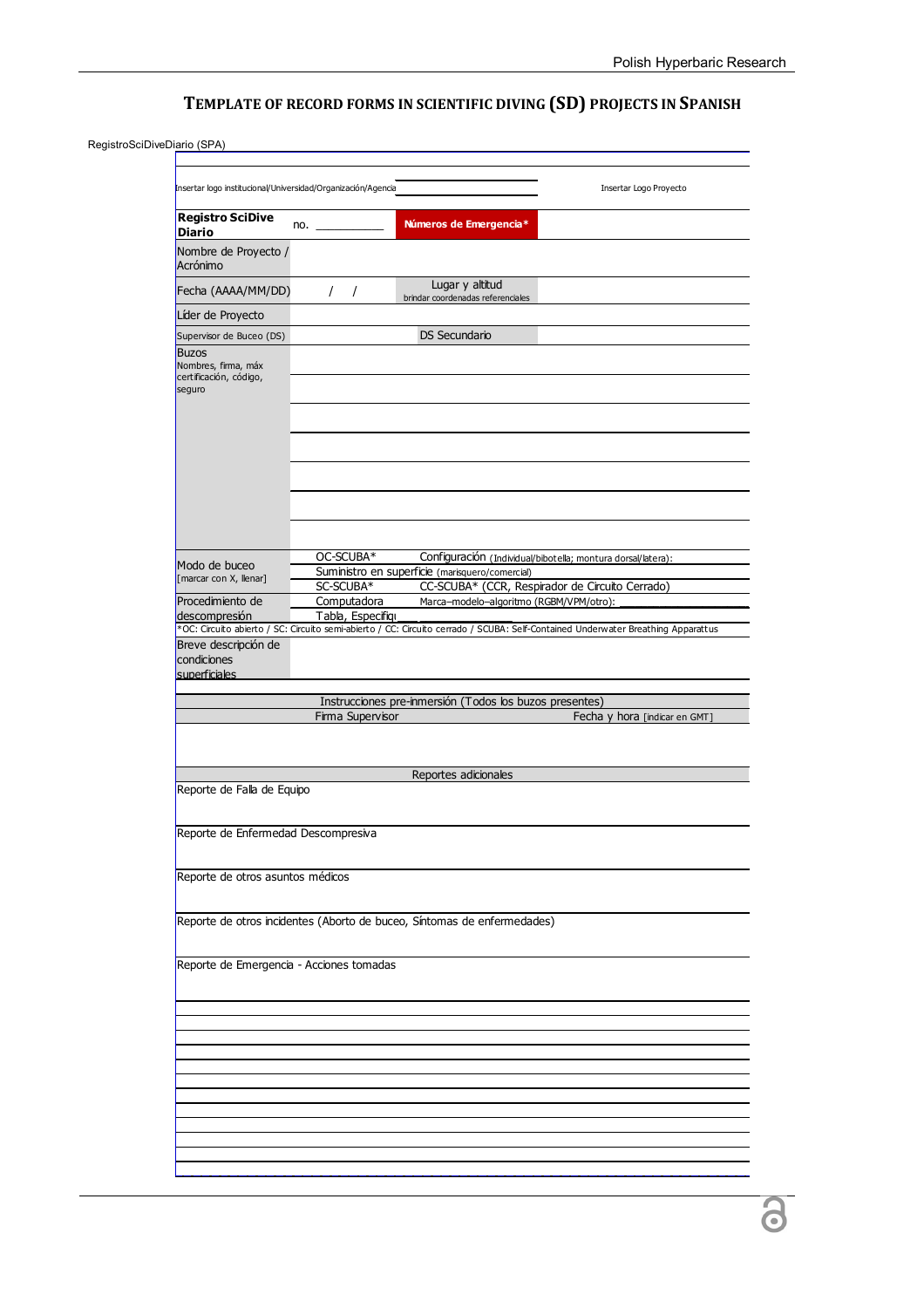### 2020 Vol. 72 Issue 3

| Hoja de registro SCUBA SciDive               |                                                                                                                                                       |                                                                  |                                                                                          |                                                                                                                                                                           |                                   |                                                       |                                                            |
|----------------------------------------------|-------------------------------------------------------------------------------------------------------------------------------------------------------|------------------------------------------------------------------|------------------------------------------------------------------------------------------|---------------------------------------------------------------------------------------------------------------------------------------------------------------------------|-----------------------------------|-------------------------------------------------------|------------------------------------------------------------|
|                                              |                                                                                                                                                       |                                                                  |                                                                                          |                                                                                                                                                                           |                                   |                                                       |                                                            |
|                                              | Registro SciDive Diario no.                                                                                                                           |                                                                  |                                                                                          |                                                                                                                                                                           |                                   |                                                       |                                                            |
| [Nombre de proyecto<br>/Acrónimo AAAAMMDD #1 |                                                                                                                                                       |                                                                  |                                                                                          | Pre-Inmersión                                                                                                                                                             |                                   | Post-Inmersión                                        |                                                            |
| Nombre de buzo<br>(agregar * si líder)       | $\geq$ $\circ$<br>(4)<br>superficie<br>minio/A<br>cilindro<br>de buceo<br>(Alu<br>$\frac{0}{\sigma}$<br>용<br>Equipo<br>Boya<br>omami<br>material<br>⊢ | tamaño<br>≻<br>resión<br>$%O_{2}$<br><b>MOD</b><br>௳<br>Reserva: | Superficie<br>(bar)<br>reso<br>$\frac{\text{e}}{\text{d}}$<br>ē<br>Intervalo<br>н<br>Gas | (manifold)<br>herramientas<br>(Aire/Nitrox)<br>flotabilidad<br>යි<br>෪<br>Configuración<br>$\frac{\omega}{\sigma}$<br>θe<br>Verificaciór<br>Verificación<br>Verificiación | superficie<br>Emergió<br>Abandonó | Tiemp<br>Prof<br>o de<br>máx<br>fondo<br>(m)<br>(min) | (bar)<br>Salida<br>Tarea/Propósito/Herramient<br>as<br>Gas |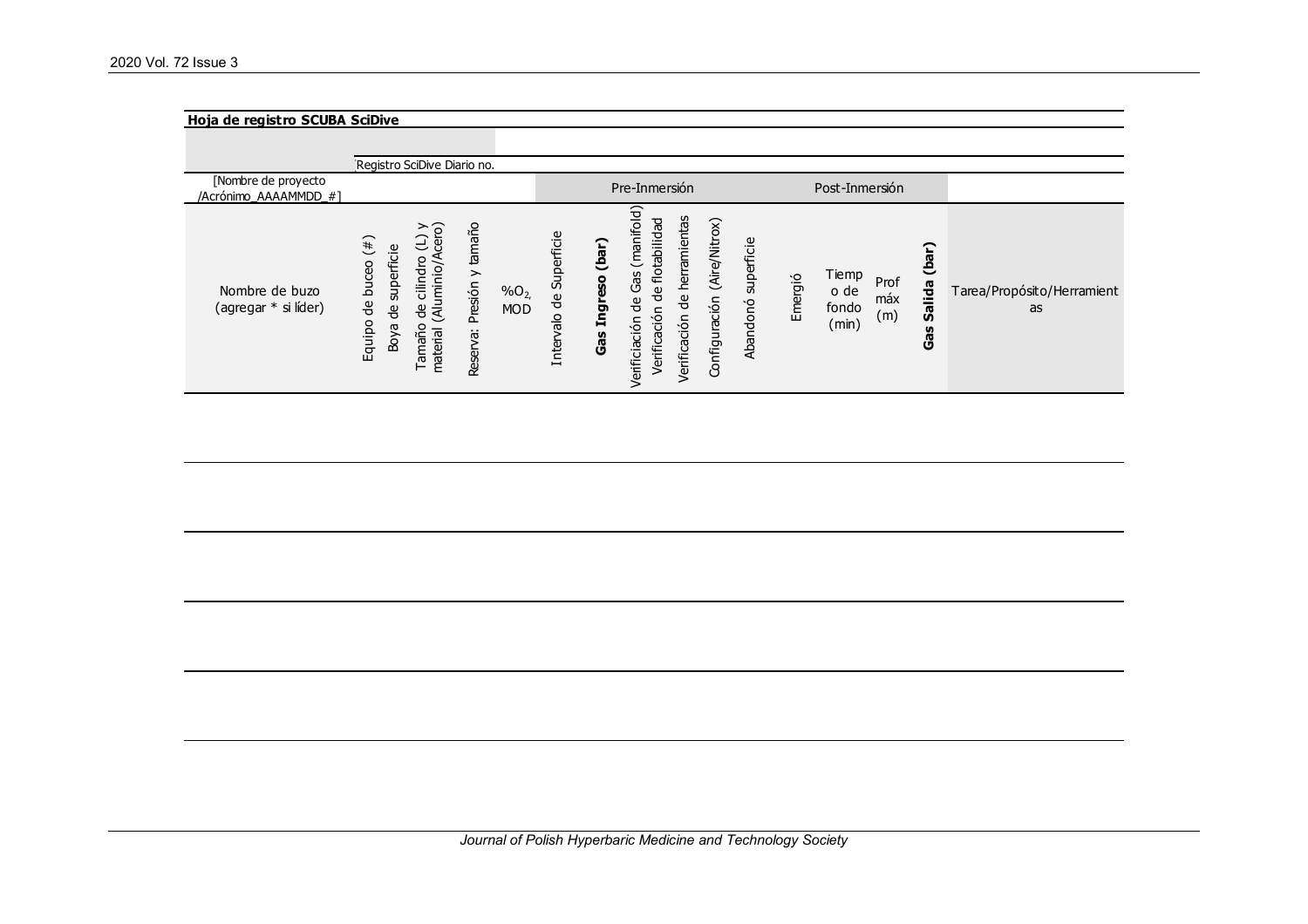| Registro SciDive Suministro en Superficie |                                              |                                                              |                                                  |                                                             |                                   |                                          |                              |
|-------------------------------------------|----------------------------------------------|--------------------------------------------------------------|--------------------------------------------------|-------------------------------------------------------------|-----------------------------------|------------------------------------------|------------------------------|
|                                           |                                              |                                                              |                                                  |                                                             |                                   |                                          |                              |
|                                           |                                              | [Registro SciDive Diario no.]                                |                                                  |                                                             |                                   |                                          |                              |
| [Nombre de Proyecto/Acrónimo_YYYYMMDD_#]  |                                              |                                                              |                                                  | Pre-Inmersión                                               |                                   | Post-Inmersión                           |                              |
| Nombre de buzo<br>(agregar * si líder)    | Boya de superficie<br>Equipo de buceo<br>(4) | Presión y tamaño<br>Reserva/de<br>rescate:<br>$\%O_{2,}$ MOD | Ver. 2da etapa<br>Presión de la<br>reserva (bar) | Conf. computadora<br>Ver. herramientas<br>Ver. flotabilidad | Abandonó<br>superficie<br>Emergió | Tiempo de fondo<br>(min)<br>Prof máx (m) | Tarea/Propósito/Herramientas |
|                                           |                                              |                                                              |                                                  |                                                             |                                   |                                          |                              |
|                                           |                                              |                                                              |                                                  |                                                             |                                   |                                          |                              |
|                                           |                                              |                                                              |                                                  |                                                             |                                   |                                          |                              |
|                                           |                                              |                                                              |                                                  |                                                             |                                   |                                          |                              |
|                                           |                                              |                                                              |                                                  |                                                             |                                   |                                          |                              |
|                                           |                                              |                                                              |                                                  |                                                             |                                   |                                          |                              |
|                                           |                                              |                                                              |                                                  |                                                             |                                   |                                          |                              |